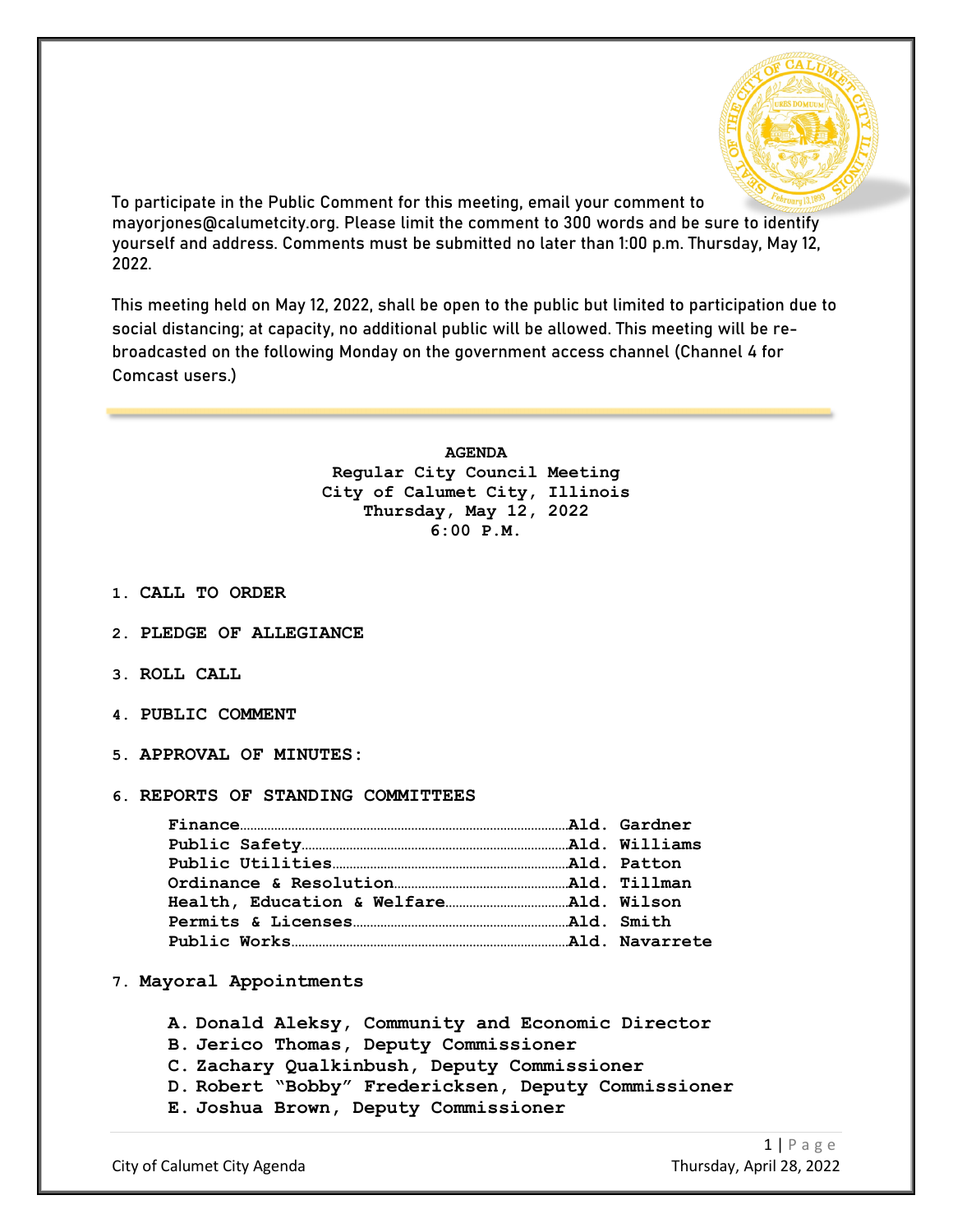- **F. Stevon Grant, Police and Fire Commissioner (Three-year term)**
- **8. Mayoral Appointments-Library Board**
	- **A. Various Appointments**
		- **1. Shanda Williams, Three-year term**
		- **2. Kenneth Jones, Three-year term**
		- **3. Terry Barnes, Three-year term**
		- **4. Susie Rodriguez, Three-year term**
- **9. City Council Reports Mayor Jones City Clerk Figgs City Treasurer Tarka Alderman Navarrete Alderman Wilson Alderman Tillman Alderman Williams Alderman Gardner Alderman Patton Alderman Smith**

#### **10. INFORMATIONAL ITEMS TO BE ACCEPTED AND PLACED ON FILE**

- **A. CEDA Energy Services Outreach for Calumet City residents**
- **B. Residential Assistance Workshop for Calumet City residents**
- **C. Southland Reactivation Act legislation passes – new tool to revitalize south suburban region**
- **D. CEDA 2022 Scholarship Program for High School and College students**
- **E. FEMA recognizing Calumet City for its accomplishment**

#### **11. NEW BUSINESS:**

- **A. Various Action Items- considerations of and possible action:**
	- **1. Motion to allow Calumet City to negotiate and execute (regarding Kinder Morgan – a natural gas pipeline company) a temporary easement agreement within the Marble Street Properties for the improvements of its facility in Calumet City**

City of Calumet City Agenda Thursday, April 28, 2022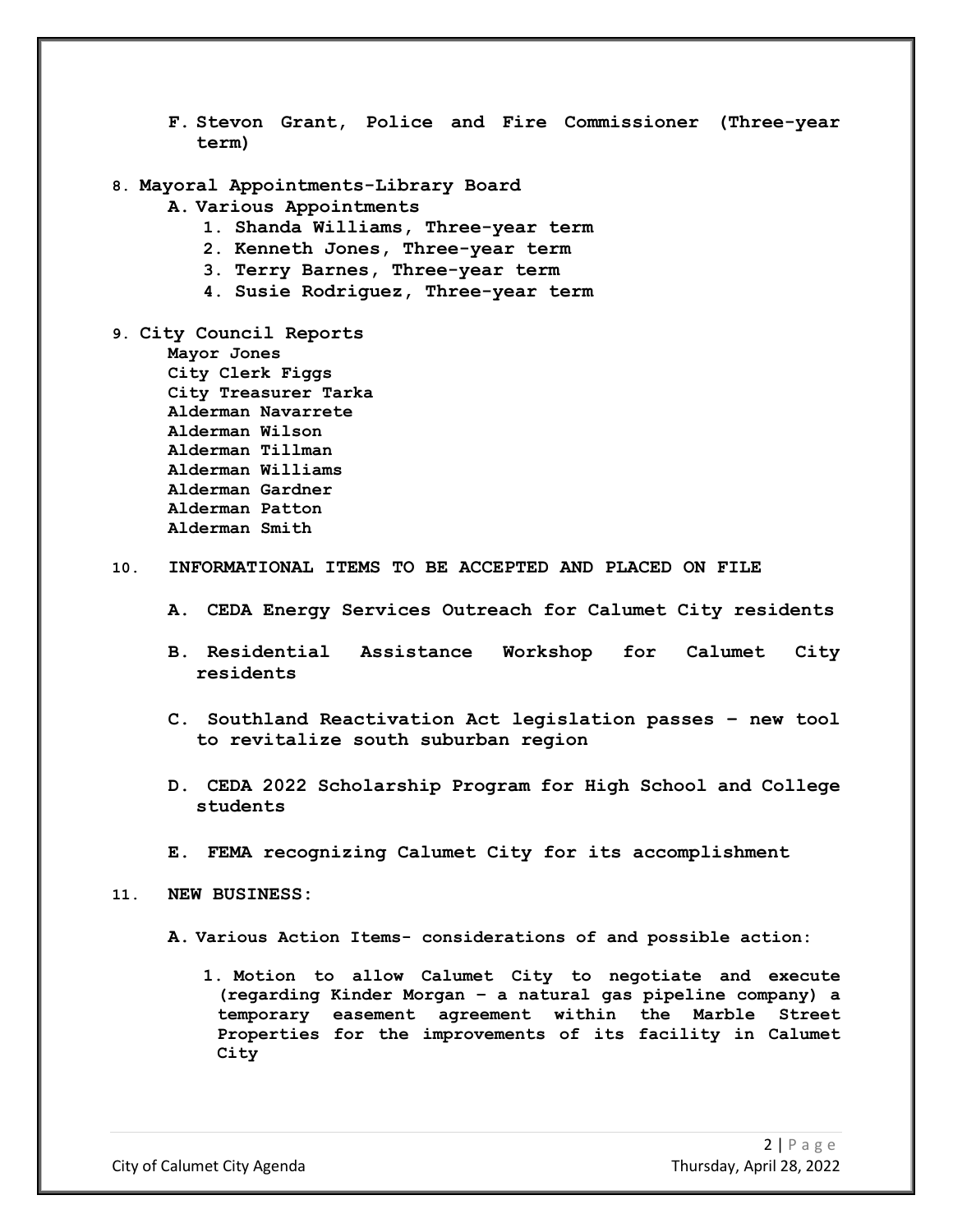- **2. Approve application request for a handicap pole to be located at 378 Prairie Avenue**
- **3. Motion Requesting temporary speed bumps on the 1200, 1300, and 1400 blocks of Arthur St., Superior Ave., River Drive, Imperial Ave., Woodview Ave., Greenbay Ave., Buffalo Ave., Mackinaw Ave., and Balmoral Ave. at each street corner with sign positions**
- **4. Motion Requesting temporary speed bumps on the blocks of 161st, 162nd, and 163rd on the corners of Arthur St., Imperial Ave., Superior Ave., Mackinaw Ave., and Greenbay Ave. at each street corner with sign postings**
- **5. Motion Requesting temporary speed bumps on the 600 blocks of Hoxie, Bensley, Calhoun, Yates, Superior, and 700 block of Superior at each street corner with sign postings**
- **6. Motion requesting temporary speed bumps on Balmoral Ave., Arthur St., and Imperial Ave. streets; direct Public Works to install the speed bumps**
- **7. Motion to direct the city attorney to draft an ordinance making changes to section 22-1: amount of fees**
- **8. Motion to approve the 2022 Calumet City Homeless Program with limit of \$500.00 in assistance per resident and \$50.00 gasoline card. Program will be administered in conjunction with Calumet City resources and City's Residential Assistance Program. Residents will have to apply online for assistance**
- **9. Motion to direct the Community and Economic Development Department to work with local grocery stores to implement the 2022 Residential Assistance Program**
- **10. Motion to direct the Community and Economic Development Department to work with local gas stations to implement the 2022 Residential Assistance Program**
- **11. Motion to award Contract for Buffalo Avenue Reconstruction in the estimated amount of \$410,212.70 to Gallagher Asphalt Corporation. Please refer to the attached Bid Tabulation for the Bid Results**

**B. Building Permits**

**1.New Fence Construction**

City of Calumet City Agenda Thursday, April 28, 2022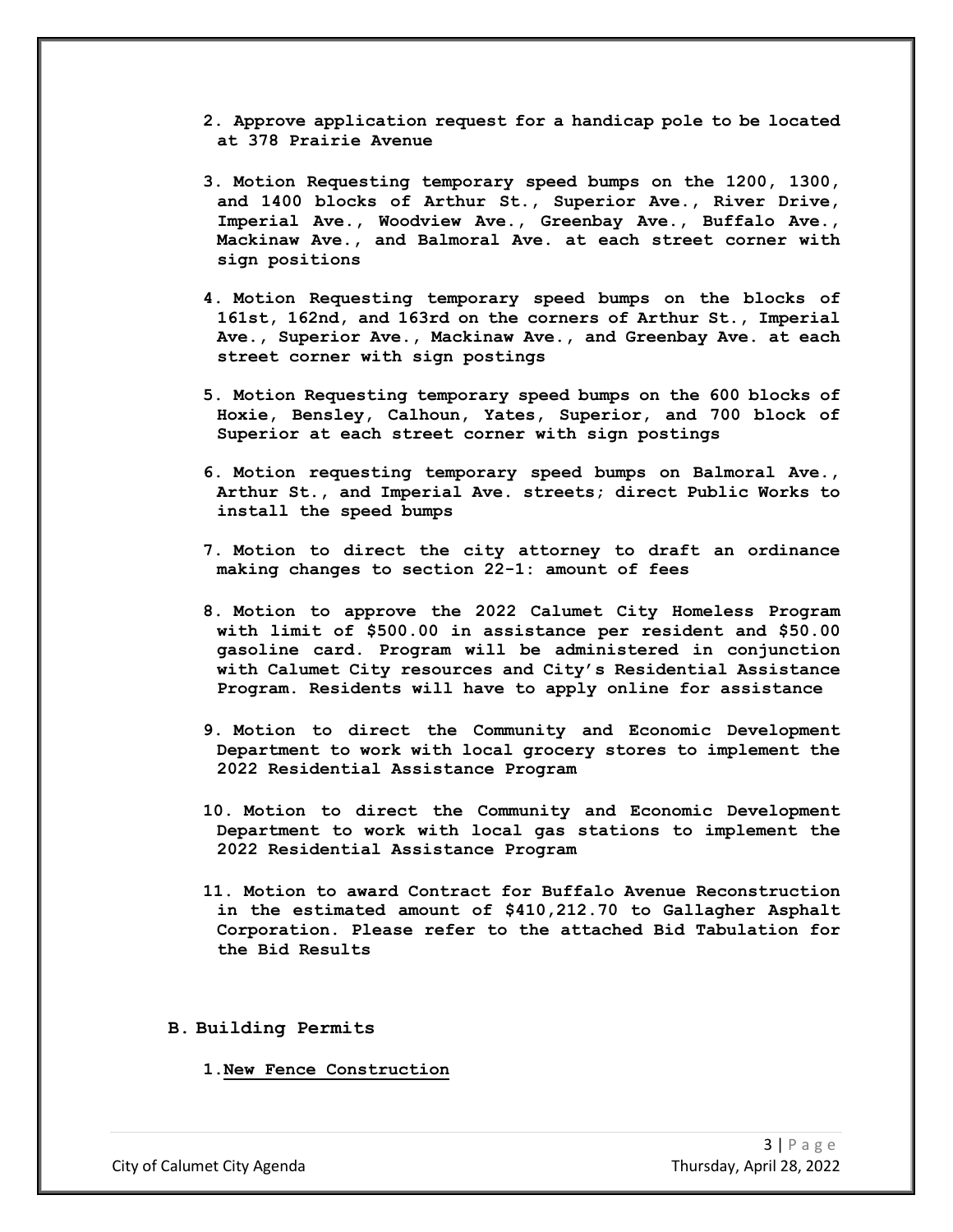### **2.New Garage Construction**

### **C. RESOLUTIONS AND ORDINANCES:**

- **1. Resolution declaring December 13th Pastor Anthony Tyler Day in the City of Calumet City and expressing our sincere appreciation for his life and legacy**
- **2. Resolution to the United States Supreme Court declaring our support for not overturning Roe v Wade decision and demanding that the Justices recognize a woman's right of choice**
- **3. Resolution celebrating the life of Eula Lofton and the city's recognition of her 100-year-old birthday**
- **4. Motion to pass resolution obligating \$540,000 in MFT/Rebuild Illinois funds for the Construction and Construction Engineering/Material Testing for Buffalo Avenue from Pulaski Road to Memorial Drive**

## **D. FINANCIAL MATTERS:**

- **1. Motion to approve of 2022 Calumet City Homeless Program with limit of \$500.00 in assistance per resident and \$50.00 gasoline card. Program will be administered in conjunction with Calumet City resources and City's Residential Assistance Program charged #01099-52738 (Cares Act). Residents will have to apply online for assistance.**
- **2. Approve proposal from CDW-G for ZeroFox digital asset and brand protection; authorize the City Treasurer to remit payment in the amount of \$24,559.10 and charge account #01028- 55120**
- **3. Approve costs payable to Co-Alliance Cooperative, Inc. for invoice #293650; authorize the City Treasurer to remit payment in the amount of \$5,593.90 and charge account #01099-52009**
- **4. Approve costs payable to Metropolitan Industries Inc. for invoice #028641; authorize the City Treasurer to remit payment in the amount of \$12,379.00 and charge account #03036-52103**
- **5. Approve payment to Farnsworth for project #0220258 (invoice #233015); authorize the City Treasurer to remit payment in the amount of \$12,105.60 and charge account #01099-52600**

City of Calumet City Agenda Thursday, April 28, 2022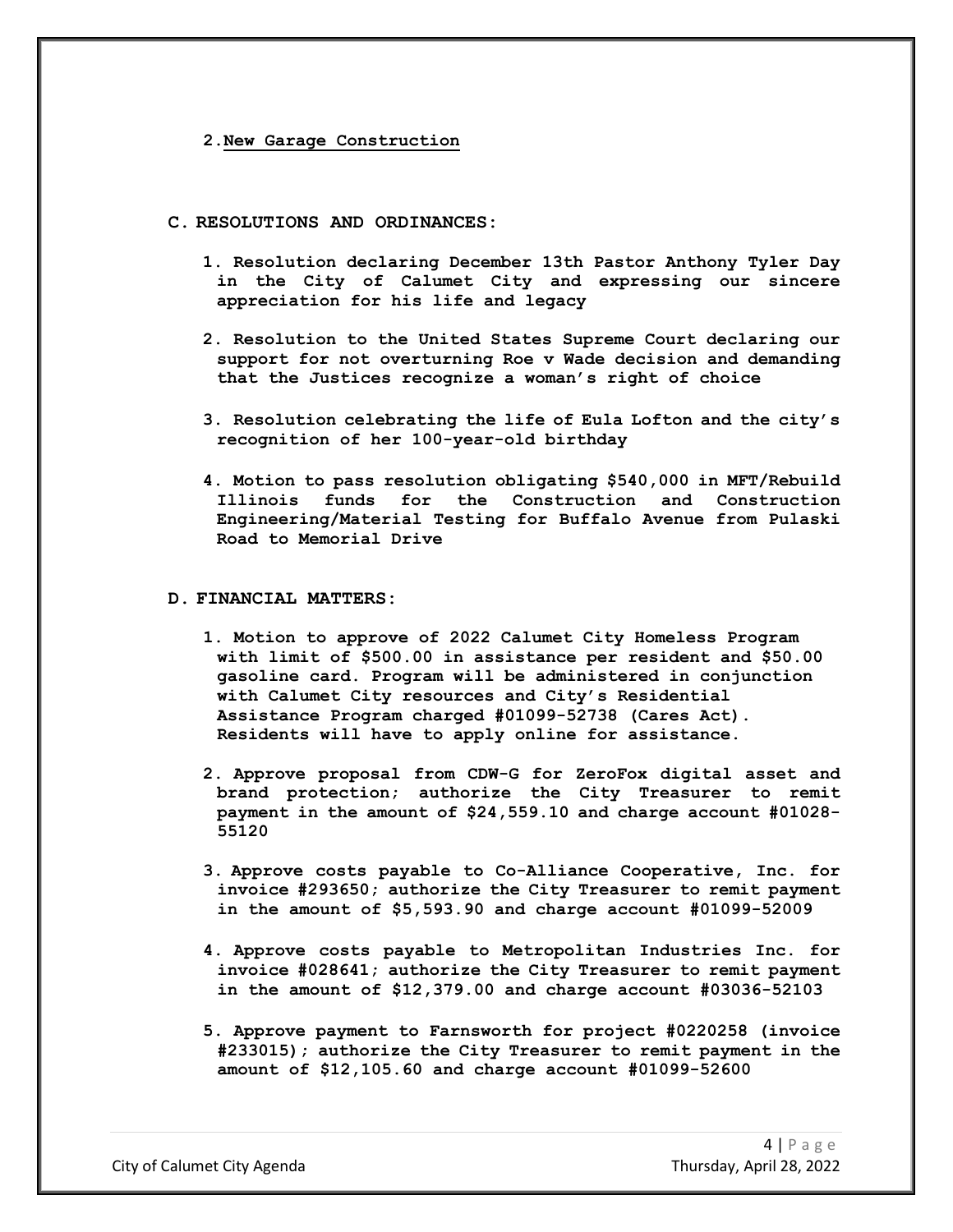- **6. Approve costs payable to Calumet City Plumbing for invoice #51543; authorize the City Treasurer to remit payment in the amount of \$9,850.00 and charge account #03036-52349**
- **7. Approve costs payable to Rush Truck Center for invoice #32576011; authorize the City Treasurer to remit payment in the amount of \$24,998.20 and charge account #01041-54140**
- **8. Approve costs payable to Calumet City Plumbing for invoice #51729; authorize the City Treasurer to remit payment in the amount of \$5,951.68 and charge account #03036-52349**
- **9. Approve costs payable to Calumet City Plumbing for invoice #51727; authorize the City Treasurer to remit payment in the amount of \$5,477.00 and charge account #03036-52349**
- **10. Approve costs payable to Rush Truck Center for invoice #3026584414; authorize the City Treasurer to remit payment in the amount of \$8,051.25 and charge account #01041-54140**
- **11. Approve costs payable to Rush Truck Center for invoice #3025978130; authorize the City Treasurer to remit payment in the amount of \$7,402.86 and charge account #01041-54140**
- **12. Approve payment to JGMA for invoice #CALC-004; authorize the City Treasurer to remit payment in the amount of \$20,000.00 and charge account #01099-52640**
- **13. Approve costs payable to Best Buy Automotive Equipment for invoice #15845; authorize the City Treasurer to remit payment in the amount of \$9,301.99 and charge account #01041-53300**
- **14. Approve police cyclist training and certification for the Police Department, provided by BlueKnight Bicycle Training; authorize the City Treasurer to remit payment in the amount of \$3,000.00 and charge account #01060-52390 (Training)**
- **15. Approve annual subscription renewal for ShotSpotter for the period of April 27, 2022 – April 26, 2023; authorize the City Treasurer to remit payment to ShotSpotter in the amount of \$187,725.00 and charge account #06860-57117. (Federal Asset Forfeiture Account)**
- **16. Approve annual subscription renewal for Vigilant Solutions LPR Data for the period of June 22, 2022 – May 23, 2023; authorize the City Treasurer to remit payment to Vigilant Solutions in the amount of \$8,550.00 and charge account #01060-52430. (Professional Services)**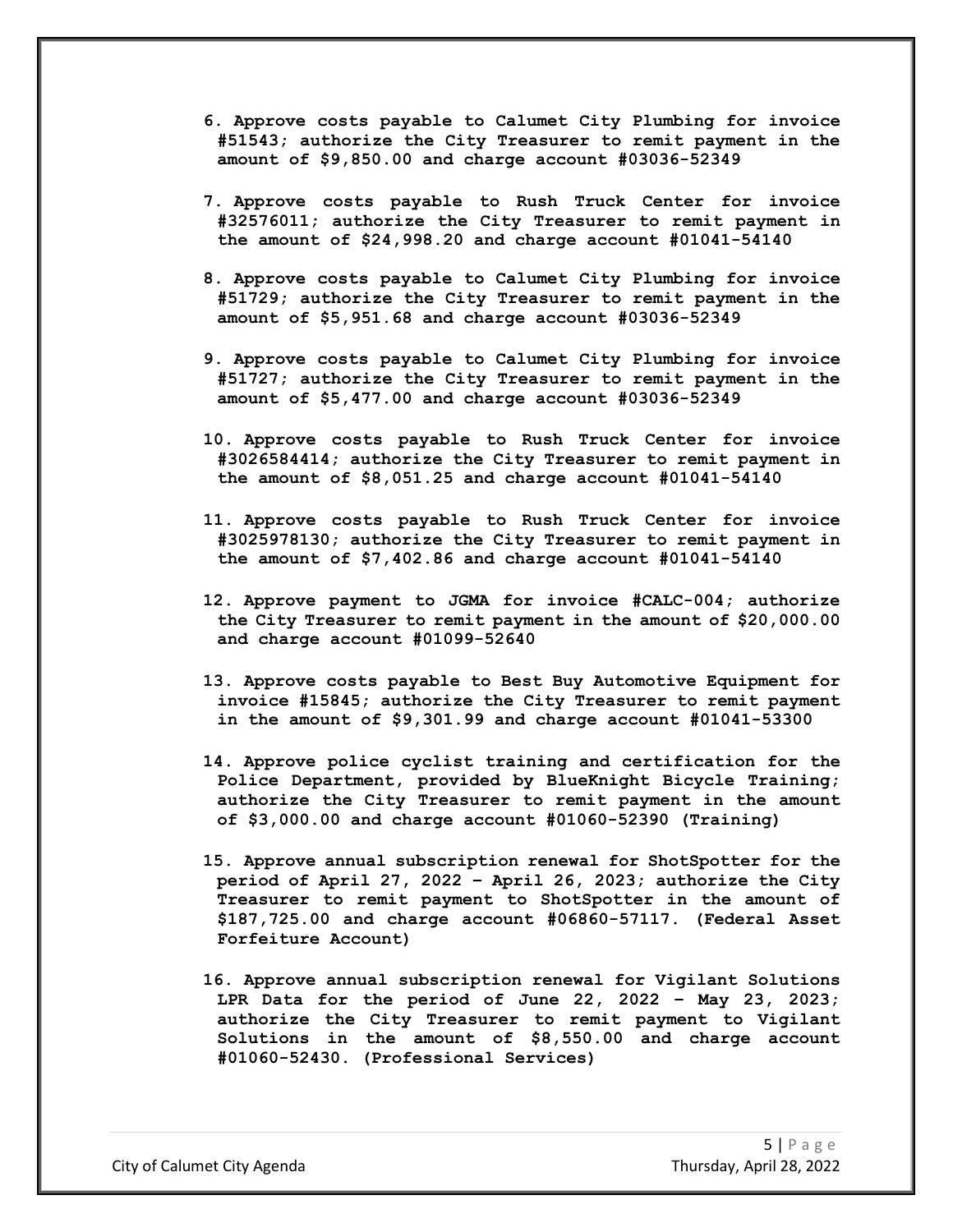- **17. Approve payment to Track n' Trap for invoice #1557; authorize the City Treasurer to remit payment in the amount of \$8,550.00 and charge account #01060-52487**
- **18. Approve costs payable to West Side Tractor Sales for invoice #004239; authorize the City Treasurer to remit payment in the amount of \$16,785.37 and charge account #01041-54140**
- **19. Motion to allow Calumet City to execute maintenance work orders (230571-01, 240466-01, 230533-01) and authorize Altofer Power Systems to perform maintenance work on City pump station generators at a not to exceed amount of \$13,31, per the review and recommendation of Farnsworth Group**
- **20. Motion to approve TPM Services (Total Property Management) as the selected Contractor for the Lawn Mowing & Maintenance Services Contract for City-owned properties for the 2022 season, at the unit prices listed in the attached Bid Tabulation, as recommended by Farnsworth Group, Inc. (refer to attached Bid Tabulation)**
- **21. Motion to approve payment of \$41,012.50 to Robinson Engineering, Ltd. for partial payment of Invoice #22040079. This amount represents the 2nd installment (25%) of a past due invoice totaling \$164,500.00 for an Agreement for professional services in the design of the following city road improvements on Wilson Avenue, 166th Street, 157th Street, and Buffalo Avenue. Per the recommendation of City Engineers, Farnsworth Group, and in consideration of Robinson Engineering's assistance in completing design tasks, said \$41,012.50 is requested to be paid as installment payment number 2 and charge account #01099-52600. (The remaining balance after June 1, 2022, will be \$82,025.00)**
- **22. Motion to approve payment balance due to Metropolitan Industries for improvements, equipment, and labor for the Lincoln Street Stormwater Pumping Station. This is the last remaining balance due from Invoice #028641 in the total amount of \$45,626.00 dated June 14, 2021. The city paid \$36,487.00 in 2021. The remaining balance due is \$9,139.00. Upon a full review by Farnsworth Group, the City Engineer recommends full payment of the balance due and charge account #03036-52347.**
- **23. Approve Payroll (\$859,752.77)**
- **24. Approve Emergency Bill Listing (\$3,529.85)**
- **25. Approve Bill Listing (\$1,109,267.62)**